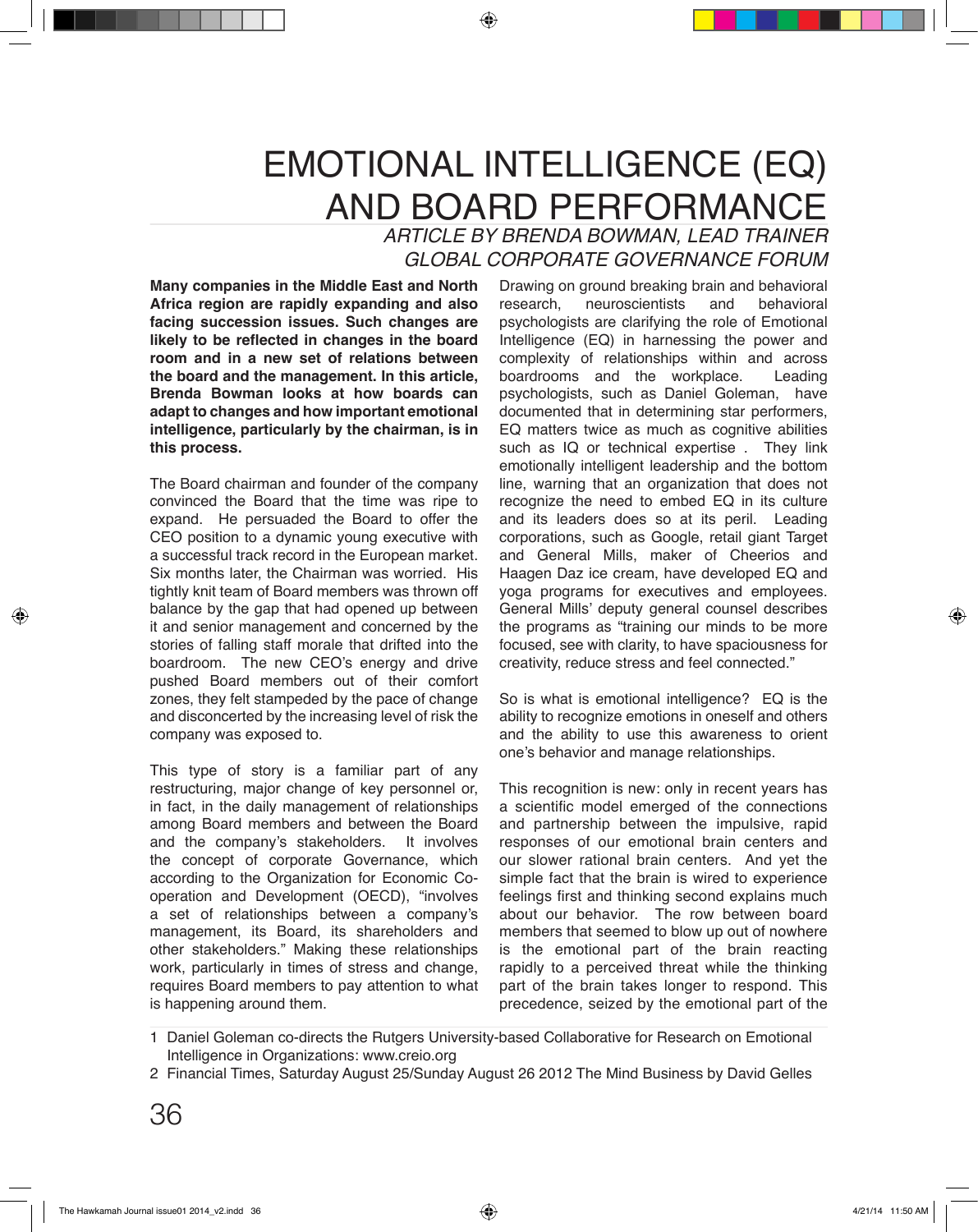brain, is based on our evolutionary biology when vulnerable human beings had to make rapid fightor-flight decisions that could result in eating or being eaten. Thousands of years later, we often overlook the essential and primary position of the emotional parts of our brains. We value rational, cognitive intelligence, the capacity to make hard decisions and relegate emotional intelligence to the department of human resource management. As a result, we fail to enquire about how our brains work and often ignore or deny the powerful impact that our feelings have on our behavior. We do not see that as well as reacting rapidly to perceived danger, the emotional part of the brain interacts continuously with the thinking, rational part of the brain. Nevertheless, emotions are part of decision-making, managing change, reaching consensus, relating to others and tolerating stress.

Corporate leaders are now recognizing the cost to the organizational efficiency from low levels of EQ – such as poor relationships between Board members that reduce meetings to indecisive stalemate or hostile encounters. Boards are beginning to pay attention to the benefits of increasing their EQ skills. And since research demonstrates that a healthy brain remains plastic, continuously creating new neurons and making new connections, Board members, whatever their age, can lean these skills. Neuroscientist Richard Davidson writes of the astonishing research showing how people of all ages can increase their EQ and develop focus and concentration, understand the motivation that drives themselves and others, read and respond appropriately to the cultural and contextual messages of their surroundings, and build the resilience to adapt to change without being overwhelmed by the demands of a competitive world.

Developing EQ requires attention and practice. Travis Bradberry and Jean Graves have surveyed over 500,000 people on the role of emotions in daily life and have developed programs to help corporate leaders identify their EQ skills, build these skills into strengths and enjoy consistent performance in the pursuit of their life objectives. Bradberry and Graves say that developing EQ is like building information highways between the rational and feeling centers of the brain. Some people are content with a two-lane road but others increase the traffic to such an extent that they develop five-lane superhighways between the two parts of the brain.

The first step in mastering EQ is to understand the four skills that make up EQ, how they build on each other and what they look like in daily interaction.

| DANIEL GOLEMAN DEFINES THE FOUR SKILLS THAT<br>TOGETHER MAKE UP EMOTIONAL INTELLIGENCE                           |                                                                                                                                              |
|------------------------------------------------------------------------------------------------------------------|----------------------------------------------------------------------------------------------------------------------------------------------|
| <b>SELF-AWARENESS</b><br>Self-awareness is the capacity to self-<br>observe, identify and name one's emotions.   | <b>SELF-MANAGEMENT</b><br>Self-management is the capacity to manage<br>feelings, moods and reactions to people and<br>situations.            |
| <b>SOCIAL AWARENESS</b><br>Social awareness is the capacity to detect<br>others' feelings, motives and concerns. | <b>RELATIONSHIP MANAGEMENT</b><br>Relationship management is the capacity to<br>respond appropriately to people's feelings<br>and interests. |

## 3 Richard Davidson and Sharon Begley, The Emotional Life of Your Brain, New York: Plume. 2012

Travis Bradberry and Jean Graves, Emotional Intelligence 2.0, San Diego, TalentSmart, 2009 4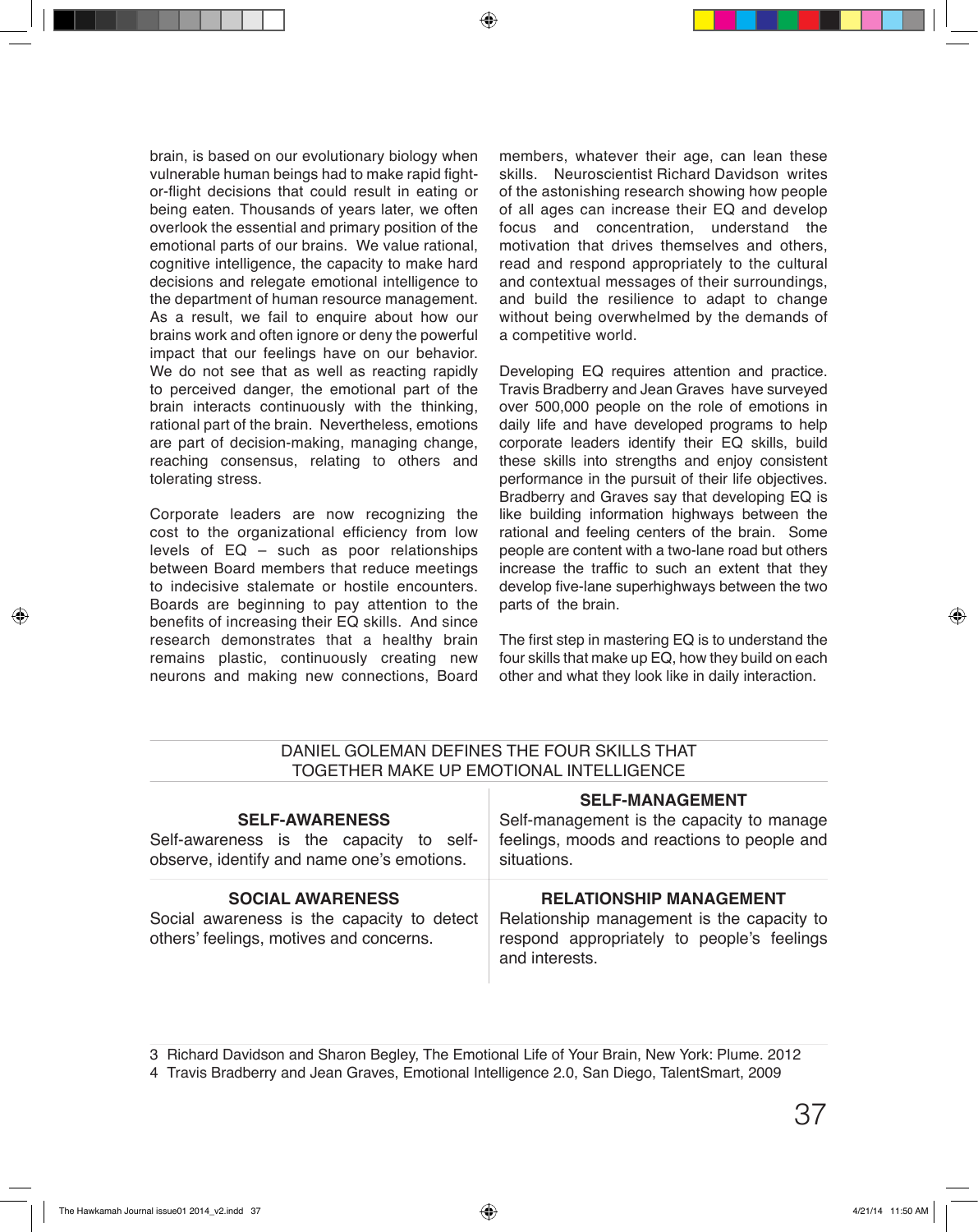**Self-awareness** requires dropping the autopilot habits that carry us through the day without noticing our feelings and behavior. Two key questions are:

1. What kind of mood am I in? Our body language reflects how we feel and therefore how others perceive us. Everyone has constantly shifting moods. EQ involves being aware of these shifts and not falling unconsciously into a default mood. Once we pay attention to moods we can call in the power of the rational brain to change them.

2. What are my values? Our values define us and demonstrate an astute sense of our own needs and feelings and how to fulfill them. Like a company's code of ethics, they can protect our integrity and dictate our personal boundaries. Strong personal values act as a compass to guide behavior and decision-making.

**Self-management** builds on self-awareness and guides choices about the way in which we respond to conversations and happenings taking place around us. Two key questions are:

1. Am I getting enough oxygen? Our brains demand 20 percent of ours bodies' supply of oxygen. Taking a deep breath and counting to ten is well known advice based on the physiological needs of the brain. Pausing allows the thinking, rational part of the brain to catch up with the automatically rapidly moving emotional part of the brain.

2. What stories am I telling myself? We constantly interpret what we see and hear and feed this information into storylines that we carry in our heads. But often our stories are not based on reality. They may be just faulty interpretations of others' words and behavior. Reviewing the stories we are telling ourselves gives the thinking brain center time to dial back a reaction based on misinterpretation and formulate a more rational response.

**Social-awareness** means sensing and understanding the moods of others and the emotional climate of a room. Two key questions to ask are:

1. Do I listen attentively to what is said and what is not said? Listening for what we need to know as well as what speakers want us to hear, engages the emotional and the rational centers of the brain. Registering the speakers' emotional cues allows us to be receptive to bad news as well as good and deal with issues that might otherwise be hidden or missed in a conversation.

2. Do I recognize the culture and values of the organization? As we increase the number of connections with people, we gain crucial information about "how things work around here". In other words we attune ourselves to the shared codes that distinguish the culture of our organizations and can therefore relate better to those we work with.

**Relationship management** means knowing that sustaining good working relationships takes patience and commitment.

1. Do I look for and draw on others' good intentions? Consciously deciding that, unless proven otherwise, our fellow Board members' intentions are good, the Board can reach reasonable consensus, generating more trust and candor at Board meetings and overcoming disagreements. Proceeding in this way allows the impulsive, super-alert emotional brain to relax since the thinking part of the brain has consciously taken control.

2. How well do I manage conflicts and disputes? Stress diminishes our capacity to listen and our ability to understand others' perspectives. EQ helps us read the signs of trouble brewing in ourselves and in others. Empathy, diplomacy and tact create spaces in which we can show a willingness to work things out by talking over the potential conflict rather than escalating it with more aggression.